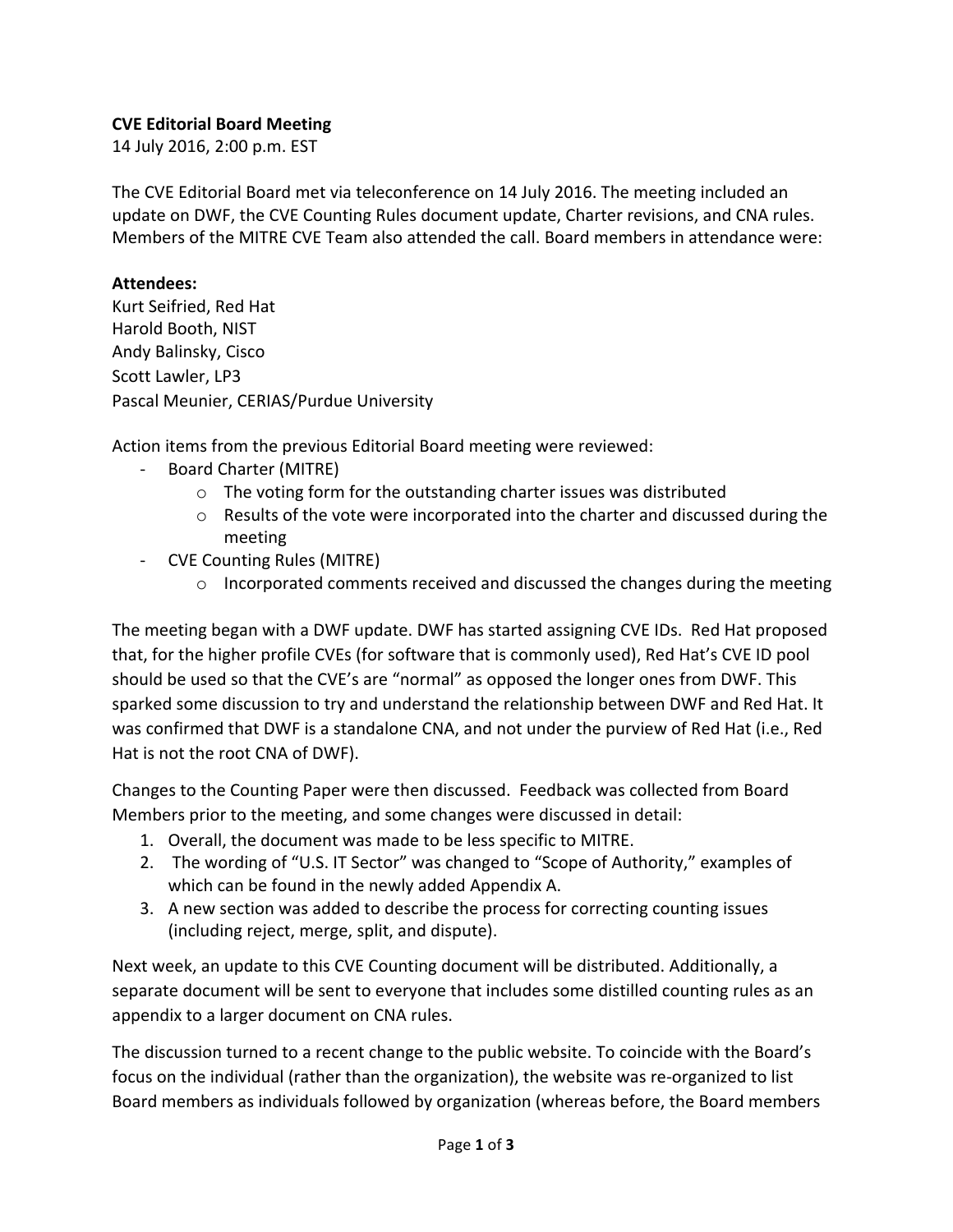were listed under their organization). In line with the emphasis on individuals, voting members from the MITRE team will be listed on the website (project lead, task lead, communication lead) rather than "The MITRE Team" as used in the past.

The four items that were up for vote related to the Charter were discussed:

- The name of the board is now "CVE Board." There were nine votes in favor of the CVE Board; three in favor of Advisory Board; none in favor of Editorial Board.
- Removing Sections  $1.3.1 1.3.4$ . The majority vote (11 members) was to remove those sections. One member voted to not remove the sections. The information is still available, but will not be a part of the charter proper.
- Two-thirds vote required for forced removal rather than simple majority. Ten voted yes, two voted no. A lot of discussion entailed regarding the need for a quorum for the matter of forced removal; it was generally agreed that a quorum of 50 percent is reasonable to ensure a fair vote.
- Creating working groups. Three members voted that no approval should be needed; nine voted that the Board Moderator should approve; none said a board vote is required. It was also recommended that the Charter specify that the working group can recommend actions to the Board, but they are not allowed to make the final decision regarding actions that impact the broader CVE Program; the Board still needs the opportunity to vote as needed. Some discussion ensued regarding a minimum amount of time for voting. The Board decided to add that there will be a one-week minimum, and two-week target period for voting. With regard to sensitive voting issues (i.e., forced removal of a Board member), the time will be two weeks with a reminder message after one week.

The group was reminded that the Charter was slated to go out for vote the next day (July 15), as outlined in the previous Board Meeting. One attendee voiced that additional review and discussion time should be provided prior to a vote. The attendees were asked if anyone else would also like the vote delayed, but no other attendees responded. Board members were encouraged to use the mailing list to discuss any concerns regarding the Charter revisions.

The final topic discussed was the CNA rules document, which is in the process of being drafted. The document includes CNA rules and responsibilities—CNAs are encouraged to create and sustain their own internal processes. The rules were written from the perspective of the IT domain; they may need to change in order to apply to other domains, as needed. The responsibilities section describes the reciprocal relationship between primary and root CNAs.

Action items:

- 1. Update to CVE counting document—out to board by late next week
- 2. The charter—we will incorporate the feedback from the vote and the changes suggested today. The revised charter will go out tomorrow  $(7/15)$  for voting through  $7/27$
- 3. Tally on previous vote will be distributed with charter tomorrow (7/15)